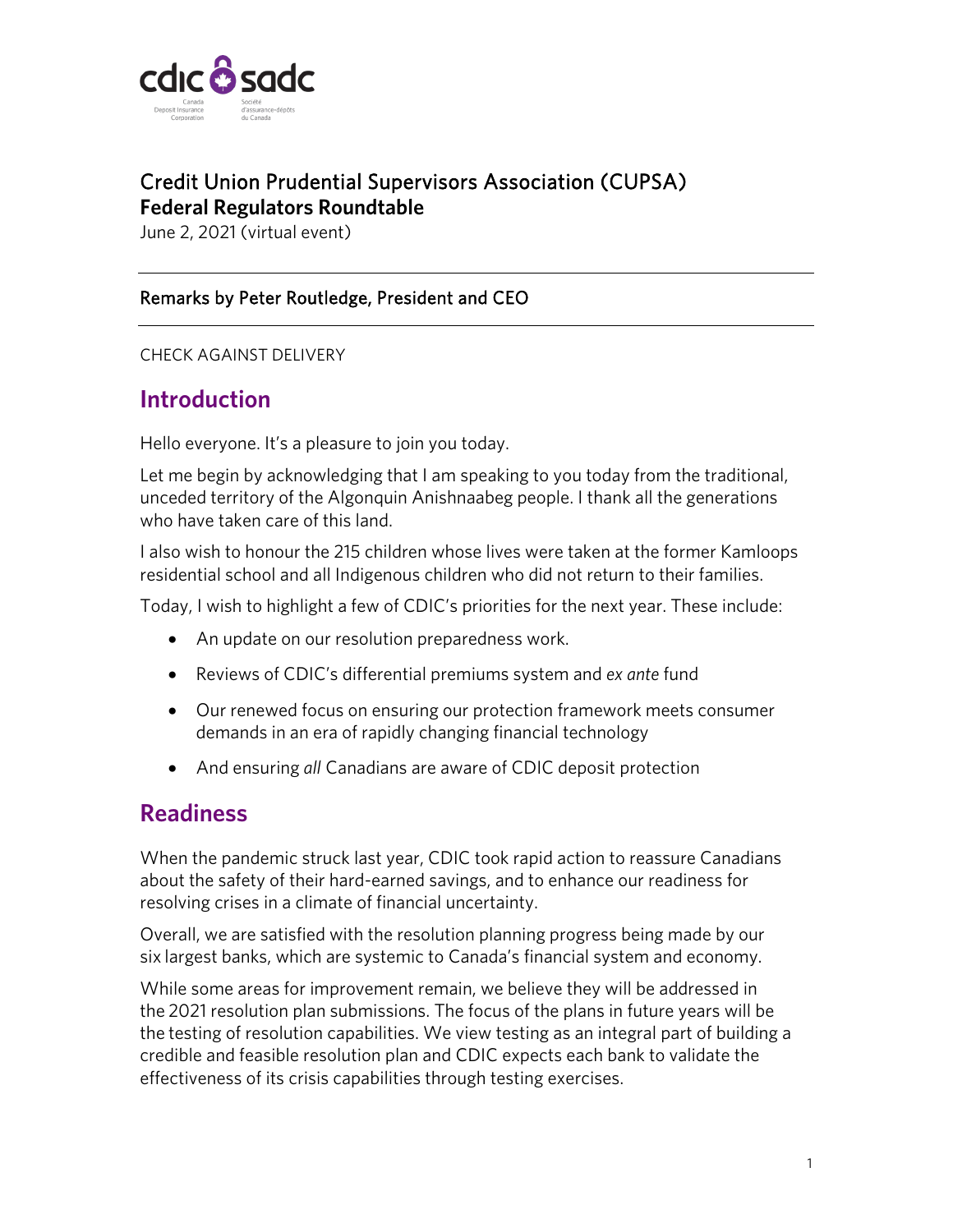

Last year, CDIC finished the first iteration of resolution plans for mid-sized members. And we now shift our focus to resolution planning for our smaller member institutions.

These activities bolster our readiness and reinforce our commitment to put depositors first in every possible resolution scenario.

This year, we also began to transform our technology platform to improve our ability to rapidly reimburse deposits after a member failure. This will be the largest financial investment in CDIC's history.

From a legislative standpoint, CDIC is preparing to implement several changes to our resolution powers announced in Budget 2021, if these are approved by Parliament.

While they are technical in nature, they are part of a continuum of policy updates that improve CDIC's ability to protect depositors, promote financial stability and resolve troubled institutions of all sizes in Canada.

There are four key changes.

The first amendment is an extension of time to CDIC's financial institution restructuring provisions – or the FIRP power. This power allows CDIC to take control of a failing bank for a short period of time to complete its sale, merger or restructuring.

In CDIC's view, the current time limit for closing what is likely to be a large and complex transaction is too brief to render the FIRP tool effective. The proposed change extends the time that CDIC has to complete a FIRP transaction to 12 months, which is a more commercially reasonable standard. This amendment would give CDIC more flexibility in choosing a resolution tool that best protects depositors and promotes financial stability.

The second proposed amendment is intended to protect beneficiaries of trust deposits in the event of a member failure. In 2022, new requirements will take effect to enhance CDIC's ability to quickly and accurately reimburse deposits held in trust, including those deposited by brokers on behalf of their clients. The proposed amendment clarifies that depositors will be protected even if a trustee makes an error or omission in the information it provided to the member institution.

Further to this, we are engaging with key industry stakeholders involved in the placement of trust deposits through our Brokered Deposit Advisory Group, or BDAG. This group includes our members, brokerage firms, trustees and other key intermediaries.

We are confident this working group will promote a strong implementation of changes to our trust deposit framework that take effect on April 30, 2022.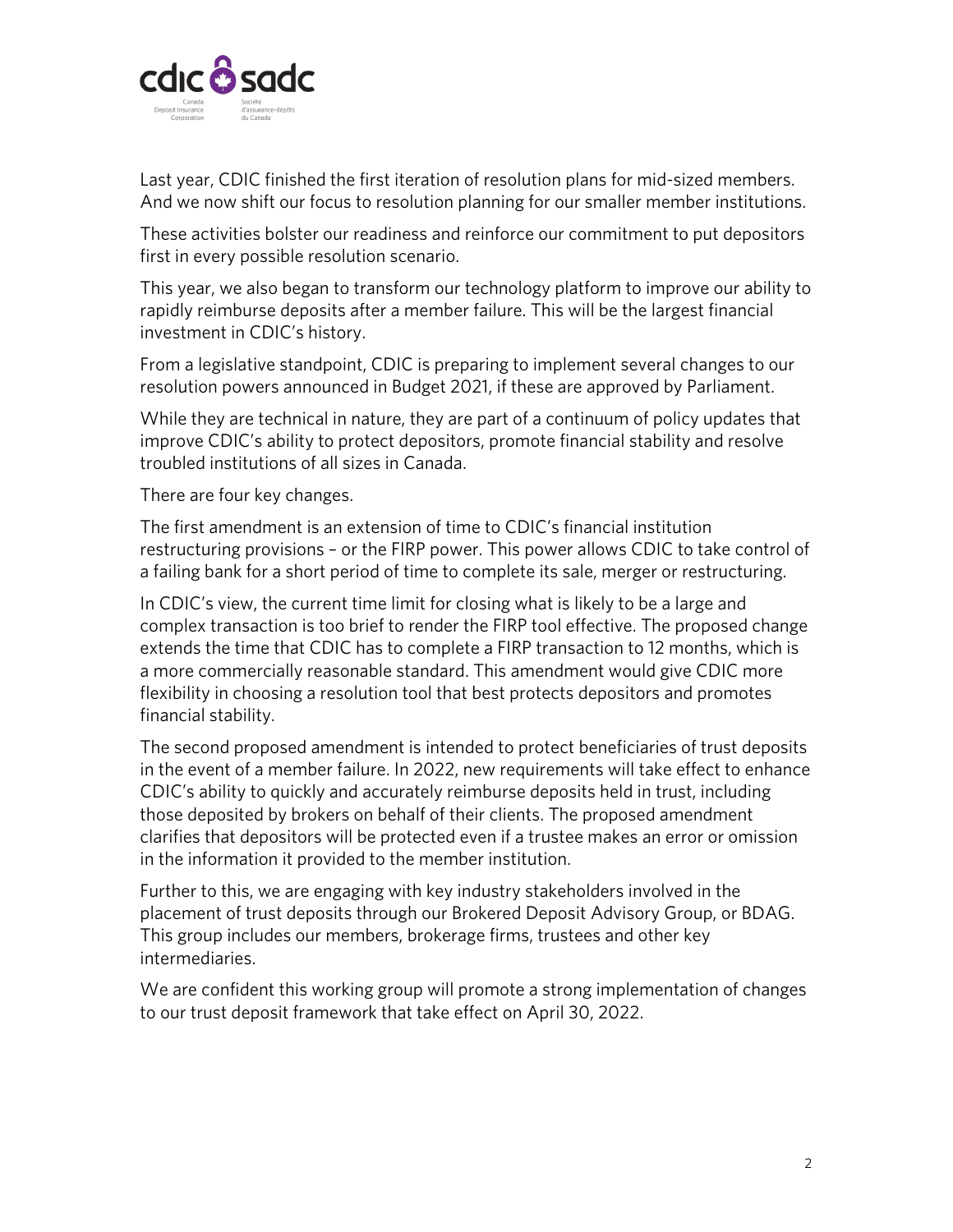

The third proposed change will strengthen the cross-border enforceability of stay provisions that apply to eligible financial contracts, while the fourth includes technical amendments to clarify the compensation framework that would apply if CDIC were to use its resolution tools.

I'm pleased to report the shift to remote work did not slow down our testing activities. Over the past year, our Centre of Excellence for Crisis Simulations conducted eight testing exercises, or so-called war games. These allow us to play out financial crises in a safe zone to build and test our coordination, analysis and decision-making skills.

In addition to our FISC partners, our Board participated in a range of these exercises, and we intend to hold several more exercises this year.

Data and quantitative metrics are valuable tools in preparing for the next crisis. CDIC has improved its strength in this area by establishing a stress-testing department to allow CDIC to better understand the financial market and interconnectedness so it can prepare its resolution plans with the appropriate tools.

We also know that information security is essential to our readiness. A cyber event affecting our data could result in a breach, hindering CDIC's ability to deliver on its mandate.

That's why we are working to enhance CDIC's cyber security to ensure the protection of our information and infrastructure assets by leveraging new technologies and industry best practices.

We aspire to be the global leader in deposit insurance and resolution. And so we are committed to sharing our best practices and lessons learned on key deposit insurance topics with the world.

To this end, CDIC led a research project on contingency plan testing on behalf of the North America region at the International Association of Deposit Insurers (IADI). The paper, *Contingency Plan Testing in North America*, explores the vital role testing programs play in resolution preparedness efforts for deposit insurers in the region and includes four case studies.

We have shared a copy of the paper with the CUPSA Secretariat, and it will also be available publicly through the IADI website later this month.

In addition to this work, our Chief Operating Officer, Chantal Richer serves on IADI as a member of the Executive Committee and vice-chair of the Core Principles and Research Committee, and she is working diligently to support the development of new standards for the protection of depositors.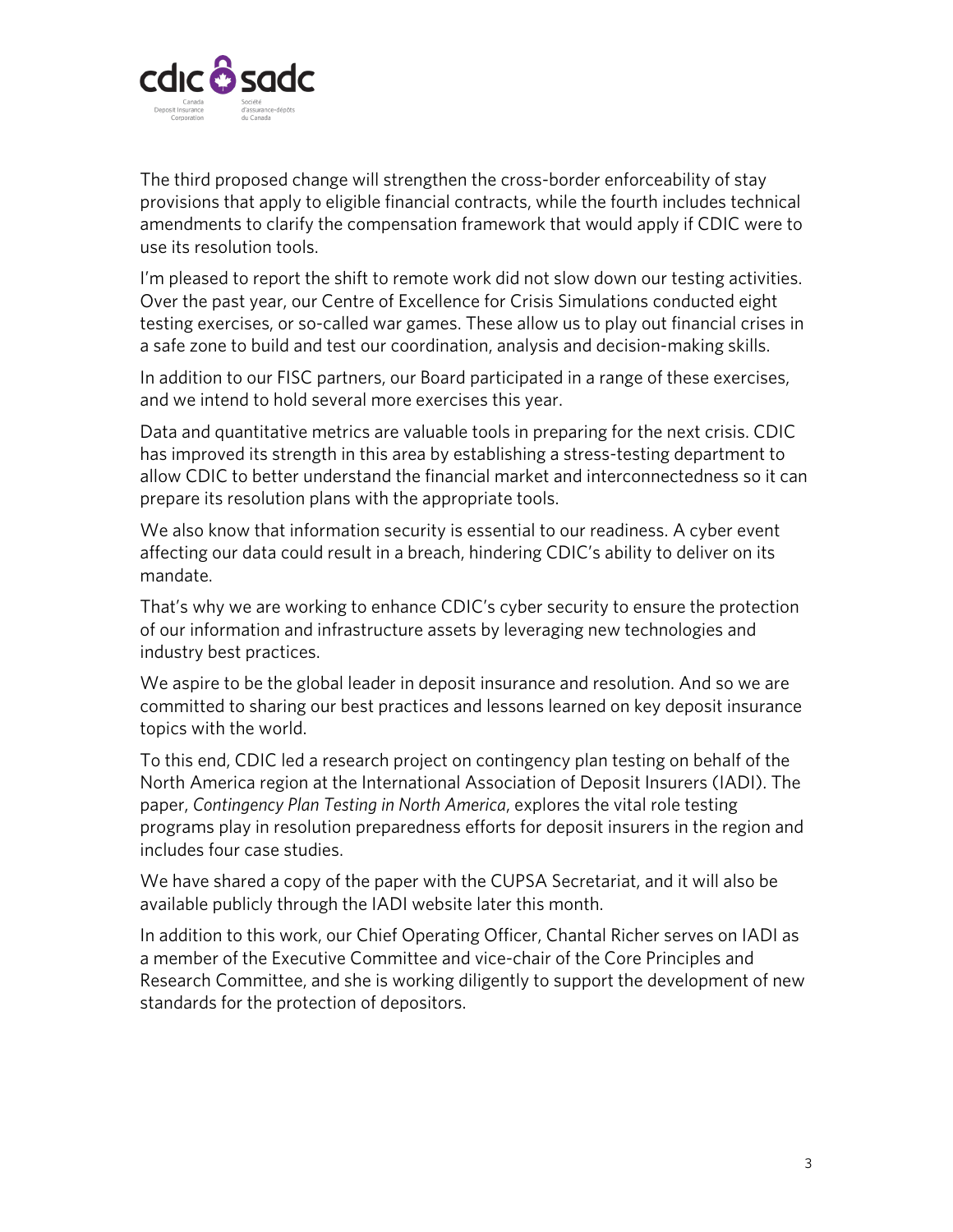

## **Review of CDIC differential premiums system and** *ex ante* **fund**

Over the past 10 years, there have been significant changes to the regulatory landscape. These include:

- CDIC's designation as Resolution Authority
- Regulatory and prudential advancements
- The expansion of our resolution toolkit (bail-in)

In light of these changes, CDIC is taking steps to examine our differential premiums system and *ex ante* fund to ensure these key frameworks remain fit for purpose.

To begin, CDIC will conduct a comprehensive review of the Differential Premiums System (DPS) this year. The ways that Canadians save and spend have evolved, and this has changed the business models of many of our members. We need to ensure that our differential premium system reflects the risks our members face.

In tandem with the premiums review, we will review our *ex ante* fund to ensure its target remains appropriate. *Ex ante* funding will be increasingly important as depositors shift to more liquid assets. The fund is essential to supporting a prompt and efficient reimbursement process, as well as the use of our non-payout resolution tools, in the event of a failure.

I look forward to updating you on the outcomes of these reviews at a future date as I know we all face similar funding questions.

## **Evolving financial services and demands**

We also face challenges related to innovation.

New financial services are being introduced at an increasing pace. Open banking, digital currencies and deposit-like products provide consumers with many attractive and innovative ways to save and spend. While innovation is normal, these fintech tools also disrupt the business models of many financial institutions and present new challenges for us as regulators.

Deposit insurers need to monitor and understand these developments so they can protect depositors *and* meet their evolving expectations.

We also have a responsibility to inform the public of what is covered and what is not to help Canadians make informed financial decisions and to support confidence in the financial system.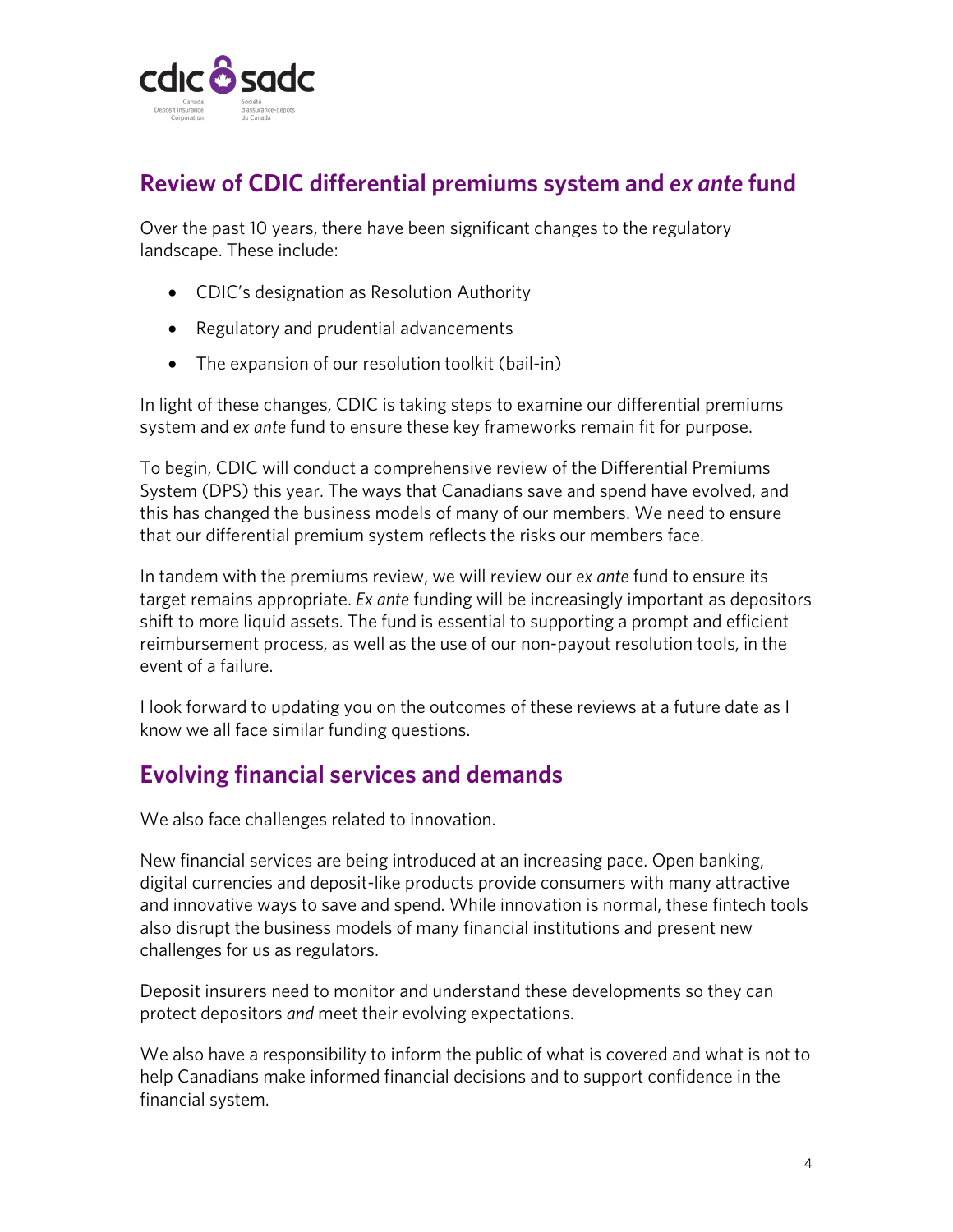

To bolster our understanding of fintech as regulators, we recently established a crossdepartmental fintech forum at CDIC. The forum will bring together experts to discuss fintech innovations, how fintech exists within the current framework, and where it may develop in the future. CDIC is planning to work to develop relationships with established fintech players to better understand innovative developments in the financial sector, and how that could impact CDIC's mandate.

CDIC and the Canadian federal safety net are collaborating to develop systems and policies to ensure fintech companies have fair access to the financial sector. A collaborative approach is vital to ensuring all aspects are sufficiently covered.

As technology and business models shift, presenting both risks and opportunities, we remain laser focused on fulfilling our promise to Canadians to protect their hardearned money.

## **Public awareness and transformation**

As deposit insurers, I know many of you take an interest in promoting public awareness of your mandates. This has been a longstanding activity at CDIC, and we have made it a corporate priority to ensure at least 60 to 65 % of Canadians are aware of CDIC or federal deposit protection. Over the past year, the average quarterly survey was about 61%, so we are in our target range.

But we have recognized there is still a significant gap between the awareness rates of men and women. That's why this year, you will see us making a concerted effort to better target women and reflect their concerns and aspirations in our messaging. We aim to boost awareness among women by at least 3 per cent this year.

In addition to our exterior focus, we are also focused on our own organization.

We are focused on enhancing CDIC's resiliency by transforming our culture and workplace. Starting with people, mental and physical well-being have never been more important as we prepare to step into post-pandemic life. In order to serve Canadians, we must first take care of ourselves. To that end, we are planning to establish strategic partnerships with mental health, diversity and inclusion experts to strengthen support for all employees and continue fostering an inclusive environment in a hybrid workplace.

And I think we can all agree that the future of work will be different post-pandemic. With this in mind, CDIC is planning to implement a multi-year strategy to support the future of work and CDIC's digital transformation.